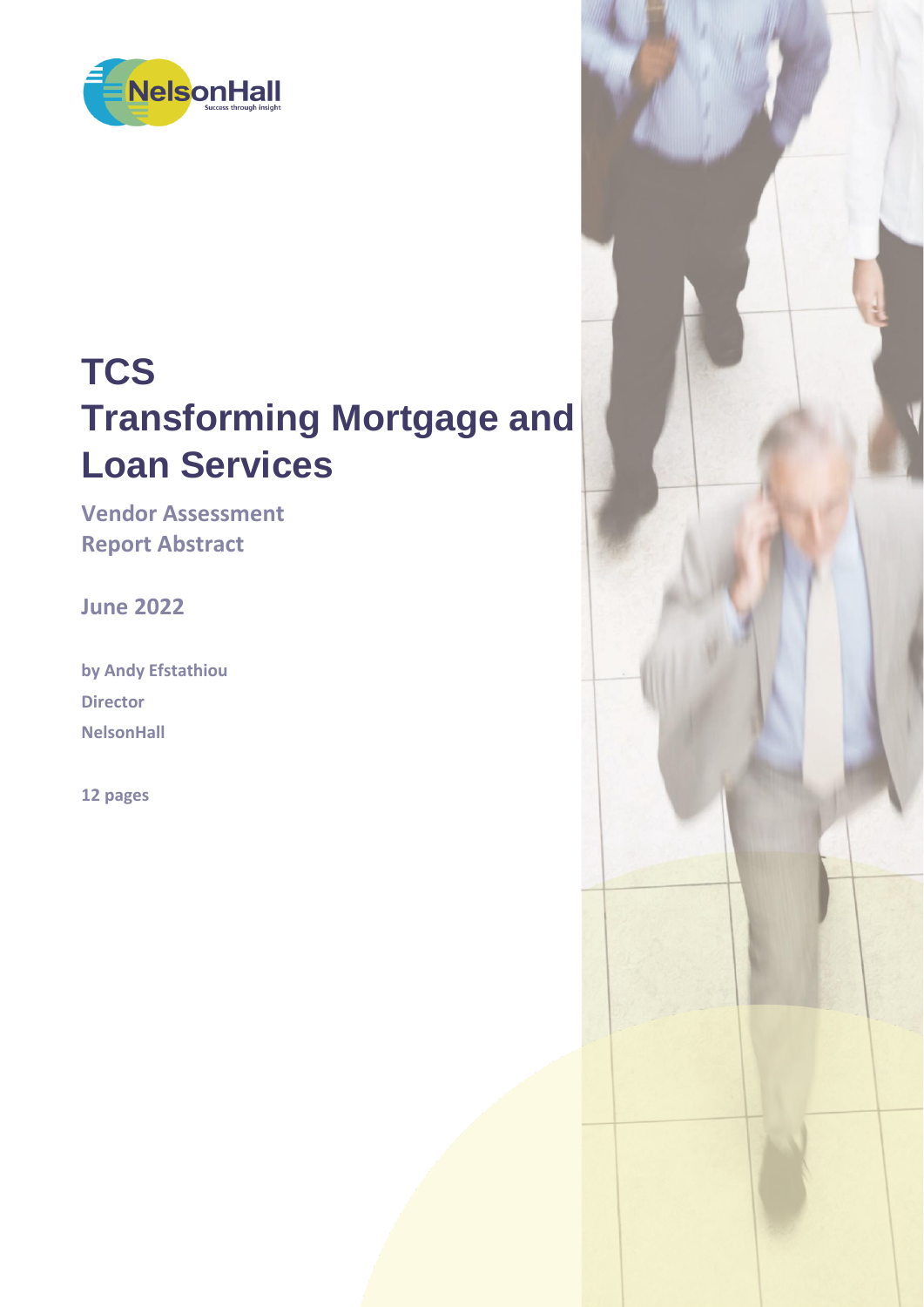



#### **Who Is This Vendor Assessment For?**

NelsonHall's 'Transforming Mortgage & Loan Services' Vendor Assessment for TCS is a comprehensive assessment of TCS's lending industry digital services offerings and capabilities designed for:

- Sourcing managers monitoring the capabilities of existing suppliers of M&L processes and identifying vendor suitability for M&L services RFPs
- Vendor marketing, sales, and business managers looking to benchmark themselves against their peers
- Financial analysts and investors specializing in the support services sector.



### **Key Findings & Highlights**

TCS has provided M&L services for twenty years. TCS started with data management services for a global bank. The services expanded with BPS services supporting originations across all types of loans, both consumer and commercial loans. In 2009, TCS acquired the offshore captive operations of a global bank and began delivering origination and loan fulfillment services to loan originators. Since 2018 TCS has acquired the mortgage licenses and has the capability of performing work for all 50 U.S. states.

TCS has invested in developing IP to support its M&L services offerings. It has developed an ecosystem of solution vendors to offer emerging functionality to support client initiatives to differentiate their offerings. TCS is currently working with Hyperscalers to deliver specialized mortgage industry solutions and enhance legacy platforms. Finally, TCS has built its COIN (Co-Innovation Network) to work with emerging technology vendors and academics to develop innovative solutions for M&L providers.

# **Scope of the Report**

The report provides a comprehensive and objective analysis of M&L services offerings, capabilities, and market and financial strength, including:

- Identification of the company's strategy, emphases and new developments
- Analysis of the company's strengths, weaknesses and outlook
- Revenue estimates
- Analysis of the profile of the company's customer base including the company's targeting strategy and examples of current contracts
- Analysis of the company's offerings and key service components
- Analysis of the company's delivery organization including the location of delivery locations.